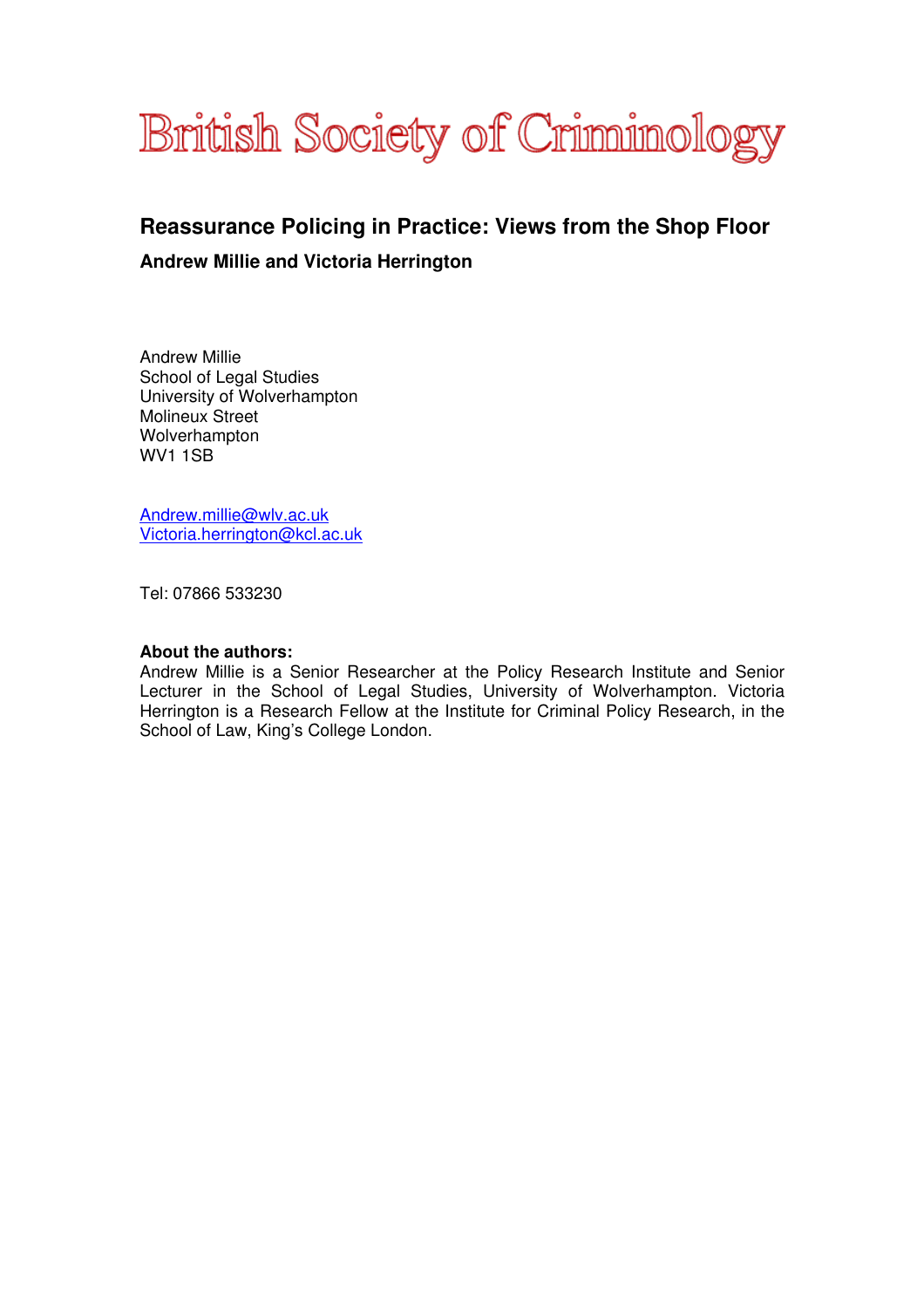# **Reassurance Policing in Practice: Views from the Shop Floor**

### **Abstract**

Recent years have seen falls in recorded crime in England and Wales, although the perception for many has remained that crime is rising. This has been dubbed the reassurance gap and is closely related to concerns over fear of crime and public confidence in the police. Reassurance policing (RP) is seen as a means to address this 'gap'. But is RP simply community policing repackaged? Does it offer more than improved public relations? As a concept, RP has been evolving since the late-1990s and in October 2003 the Home Office funded National Reassurance Policing Programme (NRPP) was launched with pilot sites located in eight police force areas. Prior to this, RP was developed and trialled in two of these forces, and was closely informed by the signal crimes perspective under development by Innes and colleagues. The authors were involved in monitoring progress made by the two initial forces, and in assessing the readiness of the remaining six for participation in the NRPP. This paper draws on interviews and focus groups held with key stakeholders from both police and partnership agencies.

### **Introduction**

Crime rates, as recorded by national counts and by the British Crime Survey (BCS), have been falling since the mid-1990s (Simmons and colleagues 2002). However, there has been a lag in perception with many people believing that crime is on the increase (see Audit Commission, 1999). This gap in perception has been dubbed the reassurance gap (ACPO 2001a); in simple terms, if crime is going down, then the public need to be reassured that the police are doing their job. Concurrent to this has been concern that fear of crime is too high and public confidence in policing too low. Reassurance policing (RP) has been seen as a means to address these concerns. However, assumptions over high fear of crime may be misplaced in that some BCS measures - worry about burglary, car crime and violent crime – have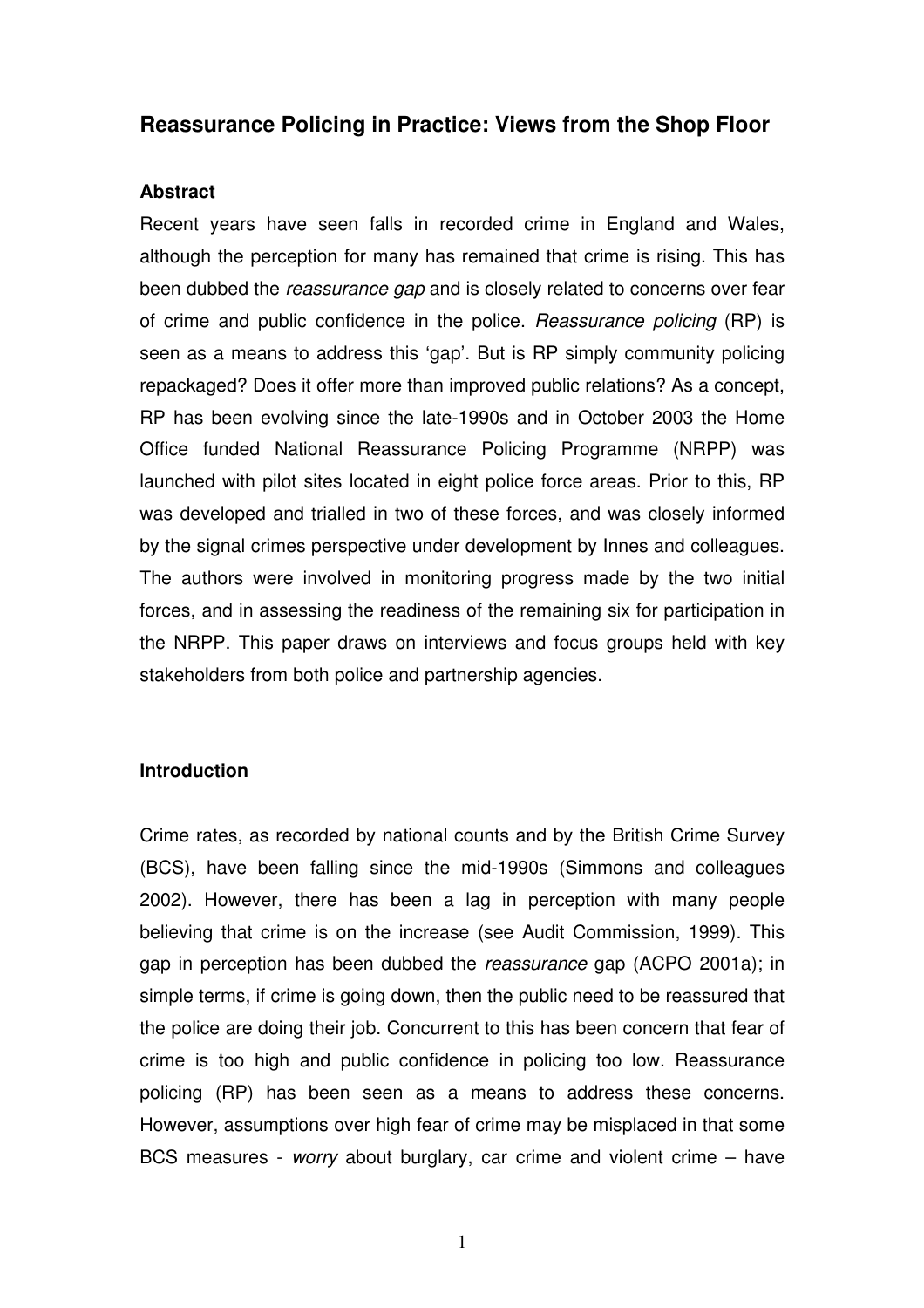recently seen significant falls (Allen and Wood 2003; Christopherson et al., 2004). Although the accuracy of fear of crime measures has been contested (e.g. Ditton et al., 2000; Irving, 2001) if anything, they are thought to overestimate the problem (see Farrall and Gadd, 2004). During 2003 BCS indicators of perceived disorder and anti-social behaviour also started to fall (Christopherson et al., 2004). The contention that public confidence in the police is declining finds support in BCS statistics (Mirrlees-Black, 2001), and in the work of other academics (FitzGerald et al. 2002; Hough 2003).

The focus of RP was initially envisaged by HMIC as providing a more visible, familiar and accessible police force (Povey, 2001), and by ACPO as a move away from a police performance culture based on volume crime figures (see ACPO 2001a). However, since its inception there have been other versions of reassurance as a concept, and different interpretations of how it should be put into practice (see Millie and Herrington, 2005). This paper considers RP as it was applied in the National Reassurance Policing Programme (NRPP). This programme started with trial sites in two force areas, expanding to include projects in eight police forces in autumn 2003 – it was due to finish  $31<sup>st</sup>$  March  $2005<sup>1</sup>$ . The programme was closely linked to the signal crimes perspective under development by Martin Innes and colleagues (see e.g. Innes and Fielding, 2002). Our involvement in the NRPP was twofold: firstly in monitoring the progress made in the initial trial sites (Millie, 2003); and secondly in assessing the readiness of the six forces to join the programme from October 2003 (Millie et al., 2003).<sup>2</sup> The authors worked closely with the Police Foundation throughout (e.g. Irving and Bourne, 2003).

In this paper we consider what the NRPP approach entailed and why it emerged as a new form of policing at this particular time. We then consider the views from the shop floor; in other words those tasked with implementing the approach. Our focus is how RP was thought to differ from other forms of community-oriented policing already in existence in the project areas and how the approach fitted in with other policing demands. The paper draws on

l.

<sup>&</sup>lt;sup>1</sup>Some work will continue under the 'Neighbourhood Policing Programme'<br><sup>2</sup> This work was funded by the Association of Chief Police Officers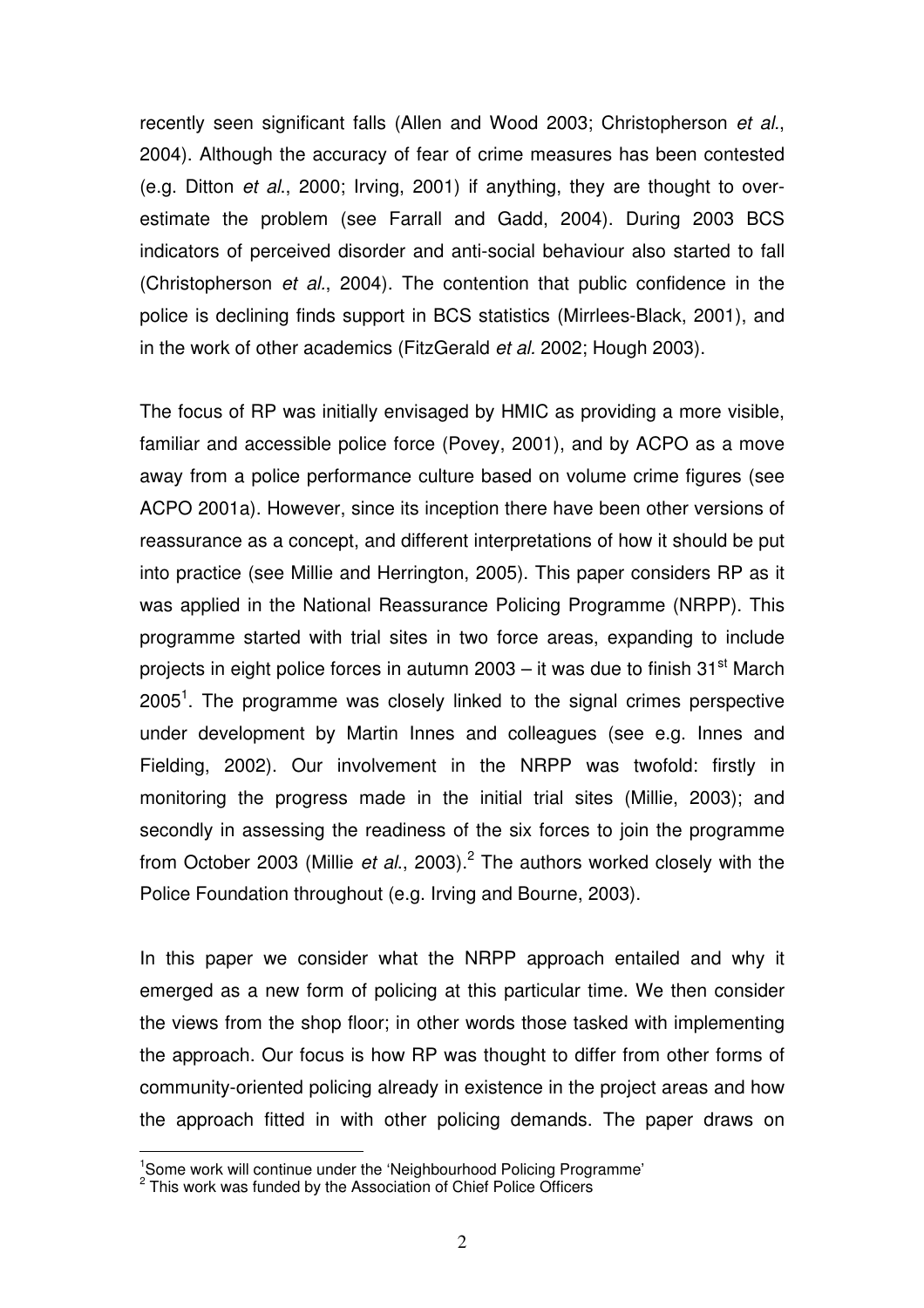interviews and focus groups held with key stakeholders, involving approximately 140 people from both police and partnership agencies. The ongoing developmental nature of reassurance policing necessitates the caveat that our comments are based upon observations made during the early stages of the NRPP.

#### Why now?

Over the last seven years or so there has been a change in policing to a focus on volume crimes - such as domestic burglary and street crime - with success, or indeed otherwise, measured by Best Value Performance Indicators (BVPIs). There has been an emphasis on number counting, with community-oriented policing and lower level disorder/anti-social behaviour problems falling down the order of priority. It has been recognised that this 'modernization' process may have done more harm than good to community relations and public confidence in policing (see Hough, 2003) and that the balance between a performance culture and community policing needed to be redressed (e.g. Fitzgerald et al., 2002; Povey, 2001).

In line with this, more recently there has been increased awareness of lowerlevel disorder, and the political agenda has been shifting with a greater emphasis put on tackling the new 'evil' - anti-social behaviour (as reflected in the Anti-Social Behaviour Act 2003). Calls for a visible policing presence within communities - to address so called 'quality of life' issues - have resulted in an extension of the policing family (e.g. the introduction of Police Community Support Officers - PCSOs). Whether such developments signal a genuine change of policing philosophy is a discussion for another paper. However, despite the rhetoric, the focus on police performance has not been removed, and BVPIs are still seen as all-important measures of force success.

Whatever the reasons behind a renewed focus on 'quality of life' and community issues, this provided the background for the development of what has become known as reassurance policing. It also provided the opportunity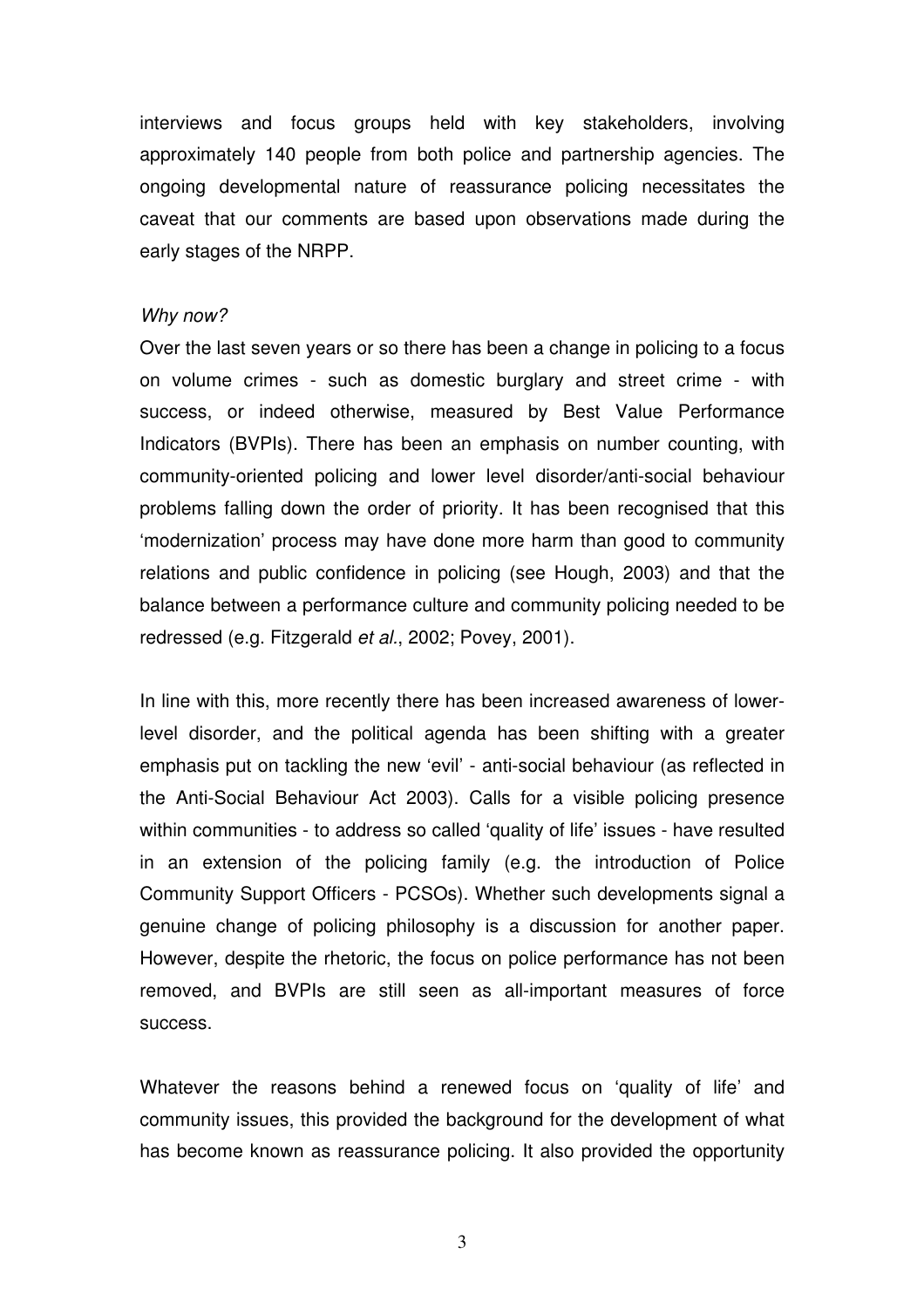for Martin Innes and colleagues at the University of Surrey to trial their 'signal crime perspective'.

### **So what is RP?**

A cynic might argue that RP is nothing more than a public relations exercise, with the police presenting a more friendly face in an attempt to prove that they really care about their communities. The approach has already acquired the nicknames 'there, there policing' or 'big hug policing', and for many it has been interpreted as another attempt at community policing under a new name, rather than a new approach in itself. The potential problem was identified by Fitzgerald et al. who observed:

If reassurance policing yields reductions in crime and disorder as well as reassurance, it is hard to see how it differs from effective policing. If it doesn't yield these reductions, the case for it needs careful scrutiny. It is difficult to justify devoting limited police resources to policing activity that serves only to give people the *impression* they are safer from crime. (2002: 132).

The model adopted by the NRPP had the dual focus of providing public reassurance and reducing crime and disorder. If this is nothing more than 'effective policing', then this is at least a change in direction from a focus solely on volume crime. For the NRPP, reducing crime and disorder and increasing public reassurance were intrinsically linked, the aim being to identify the crimes or disorders for an area that act as key 'signals' detrimentally affecting the way the public view the area. The central tenants of this signal crimes perspective were:

• That disorder and crime are functionally equivalent and of similar form, and are not causally linked;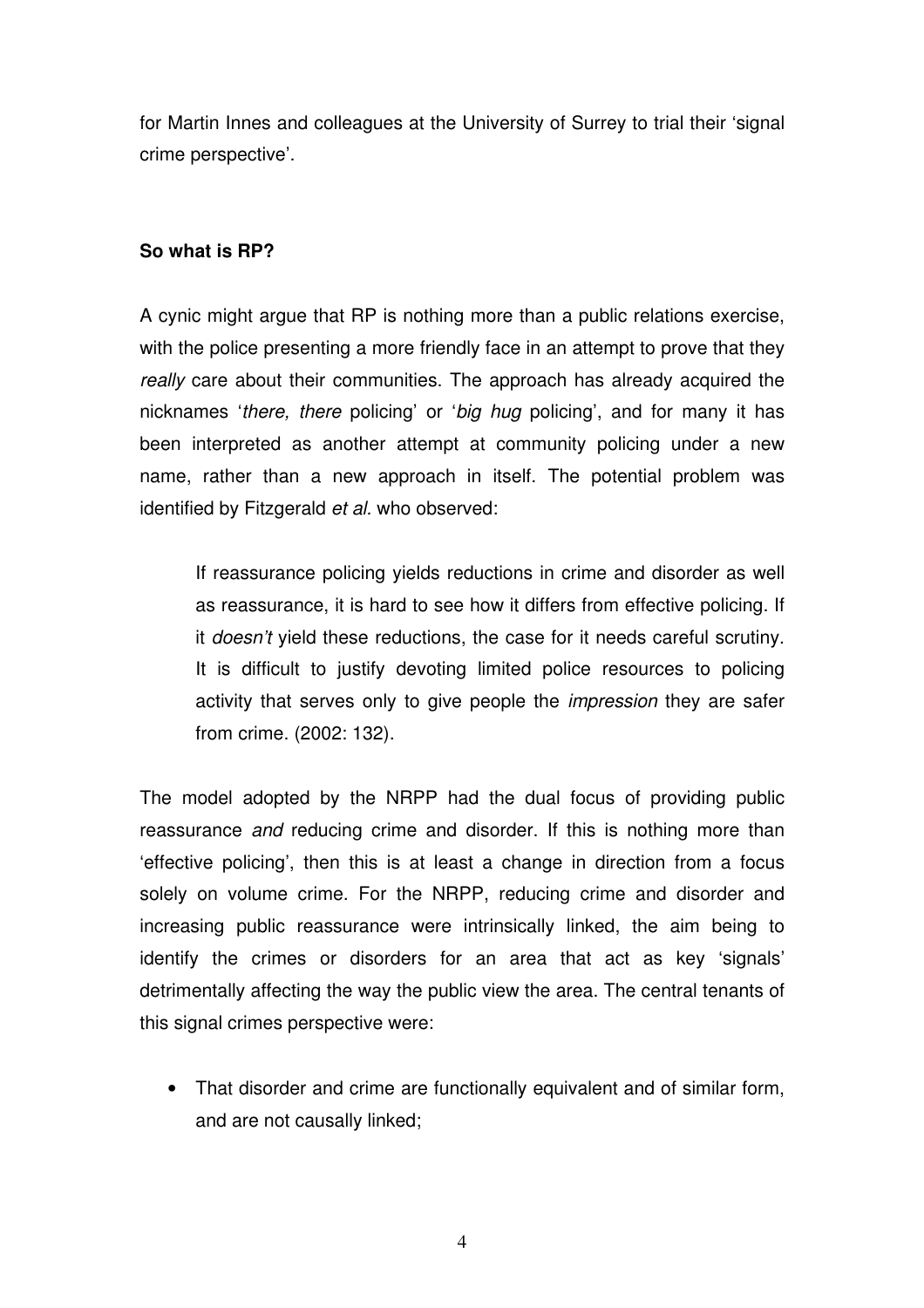- That particular acts of crime and social control disproportionately affect how individuals and communities experience and construct their beliefs about crime, disorder and control; and
- Particular crime or disorder signals can be identified and countered by control signals.

(See Innes, 2004; Innes and Fielding, 2002; Innes et al., 2002)

Signal crimes draws from Sampson and Raudenbush's work in Chicago on community efficacy (1999); other work on the Chicago Alternative Policing Strategy (e.g. Skogan and Hartnett, 1997); and criminological thinking going back to 'broken windows' (Wilson and Kelling, 1982) - along with their critiques (e.g. Harcourt, 2001). From the risk literature the main influence has been Slovik's (1992) work on risk perception, which identifies different risks as having different signal values. $3$ 

As applied by the NRPP, these 'signals' were identified through a range of techniques, including surveying residents and in-depth qualitative interviews. This evidence was set alongside the results of an environmental audit of the area in question – involving officers observing and recording signs which may prove to act as signals of crime, disorder or control. The aim was that, once the dominant signals were identified, resources would be focused on acting on these, thereby providing reassurance to the public that the police are listening to their concerns and acting on them. Whilst the NRPP anticipated that the main signals causing concern would be disorders or anti-social behaviour, the signal crimes perspective is clear that they could also be more serious crime – and in some areas may even be the same as the BVPIs. The key to the programme was that whichever signals were locally identified, these would be prioritised as much as is practicable. Dealing with these signals made the NRPP more ambitious than just providing a more visible police presence, which for many epitomises traditional community policing approaches (although, this may certainly be part of the suggested solution).

l.

 $3$  For an explanation of the approach's theoretical background see Innes and Fielding (2002). For the NRPP see www.reassurancepolicing.com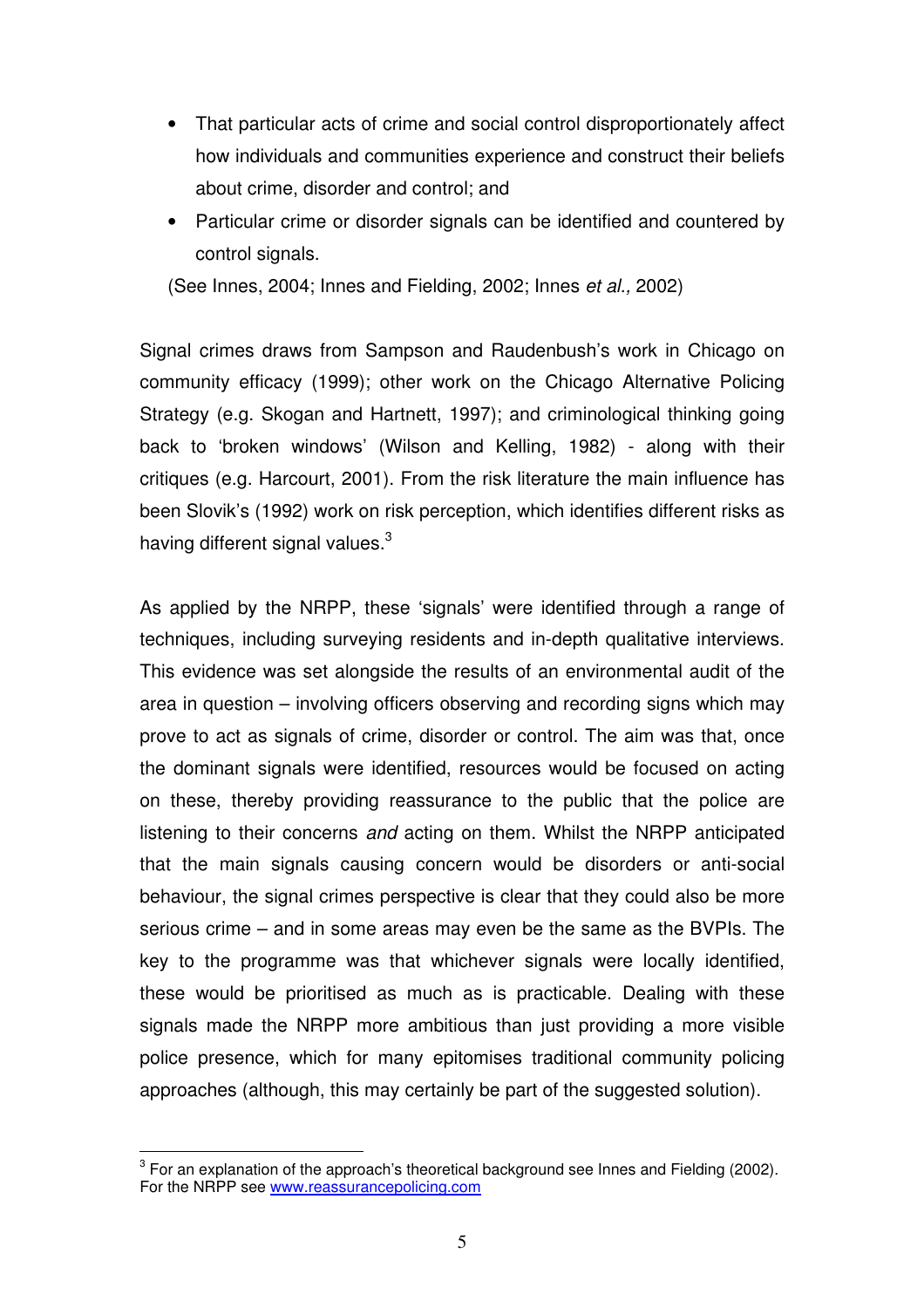# Is it just another version of existing community policing?

So how does RP differ from other community-policing approaches? As outlined, the NRPP followed a signal crimes perspective with 'the community' identifying what key signals need to be focused upon. However, some may argue that this is what community-policing initiatives have been doing all along via existing consultation arrangements. As such there may be the temptation simply to re-badge pre-existing community projects. Indeed, most of the NRPP forces did have, or were planning to operate, other forms of community-oriented policing, such as:

- Safer Neighbourhood Teams<sup>4</sup> the piloting and then roll out of dedicated community policing teams to each ward/neighbourhood (comprising one sergeant, two constables and three PCSOs)
- Community Safety Action Zones<sup>5</sup> a partnership approach introduced in one of the London RP project areas
- Township Policing a geographic structure for policing introduced by Greater Manchester Police where officers have responsibility for particular areas
- Geographic Policing similar to Township Policing and introduced by Lancashire Constabulary
- Micro-beat policing<sup>6</sup> an extension of the geographic model, where each officer is given responsibility for a sub-division of each beat – as introduced by West Midlands Police

If we are looking to distinguish RP, we might view these approaches as providing structure to community policing; RP is able to work within these structures and provide a theoretically robust working methodology. Alternatively, implementing RP in areas where community-policing initiatives already exist may mean that officers assume they are adhering to a signal crimes model, but continue working within an established community policing style, or assume that they already know what the 'signal' crimes will be. There

 $\overline{a}$ 

www.met.police.uk/saferneighbourhoods

<sup>5</sup> www.bexley.gov.uk/service/bcsp/csaz.html

www.west-midlands.police.uk/recruitment/home\_policing.htm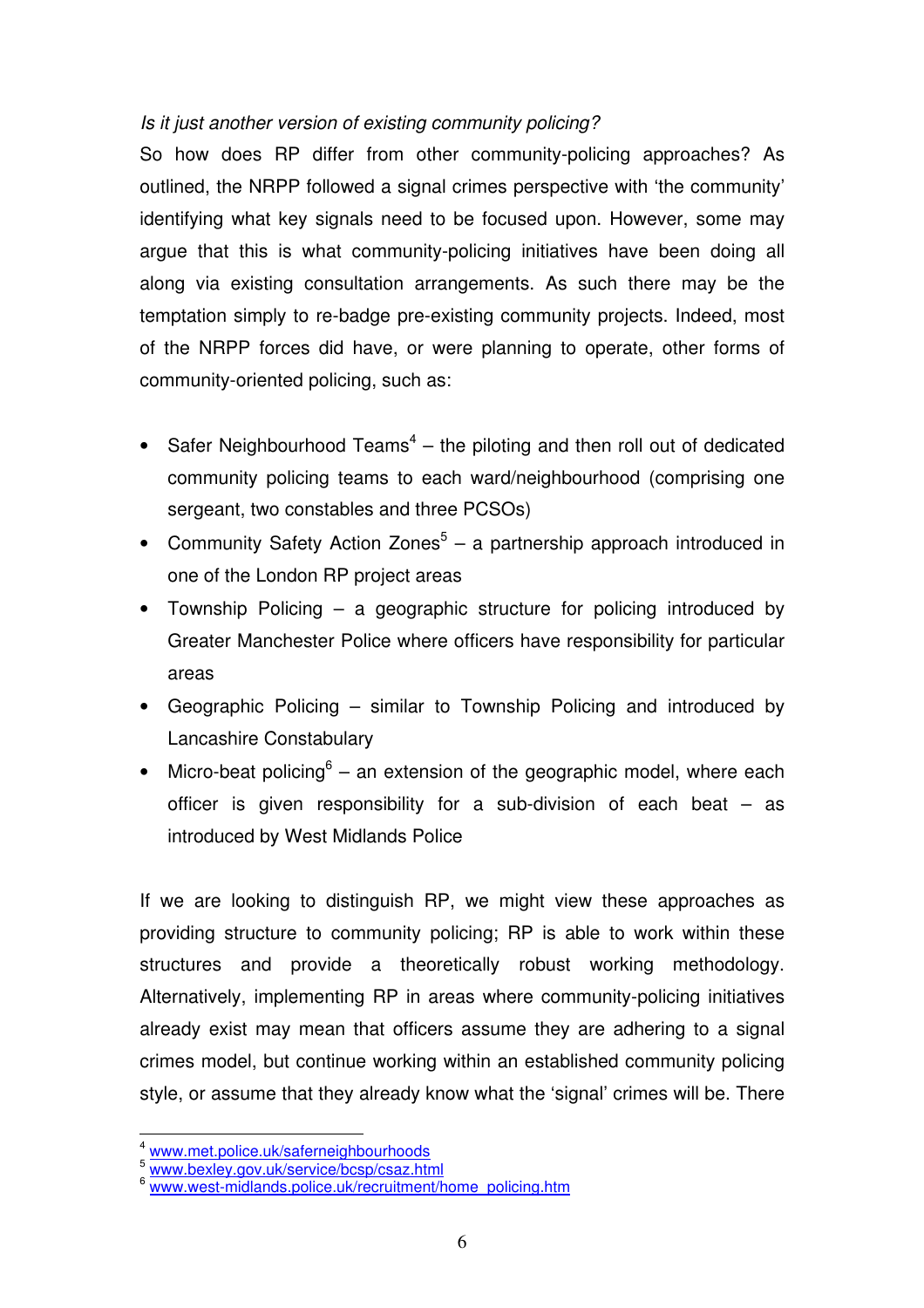is scope for confusion over what initiatives are called and what approach is being taken.

While these are concerns, we take the more optimistic view in that - by following the signal crimes methodology - RP does offer something new, albeit drawing on a theoretical and practical policing heritage. The NRPP has provided a timely framework for reassurance, as the phrase develops its buzz-word status. In the words of one officer;

When you've got an emerging product as [we] have…it allows the framework that if you're bumbling around thinking, 'well what's all this reassurance'…it provides some markers. (Sergeant)

# **Views from the shop floor**

What did those tasked with the delivery of RP think about it as a concept? When we spoke to police officers who were - or would be - involved in the NRPP, it became apparent that they were most interested in how it would impact upon their work 'on the shop floor'.

Many police officers saw the approach as requiring them to be visible, familiar and accessible to communities. This is in line with the HMIC Open All Hours conception of reassurance (Povey, 2001). Most saw this as achievable through an expansion of the existing 'community' or 'beat' officer role, allowing beat officers to build community relationships without fear of being abstracted (e.g. to 'man up' under-strength response teams). As one constable observed, 'At least reassurance means that there will be one identifiable police officer for each area, which is what the community want. They want someone to turn to'<sup>7</sup> .

l.

 $7$  See also Millie and Herrington (2005)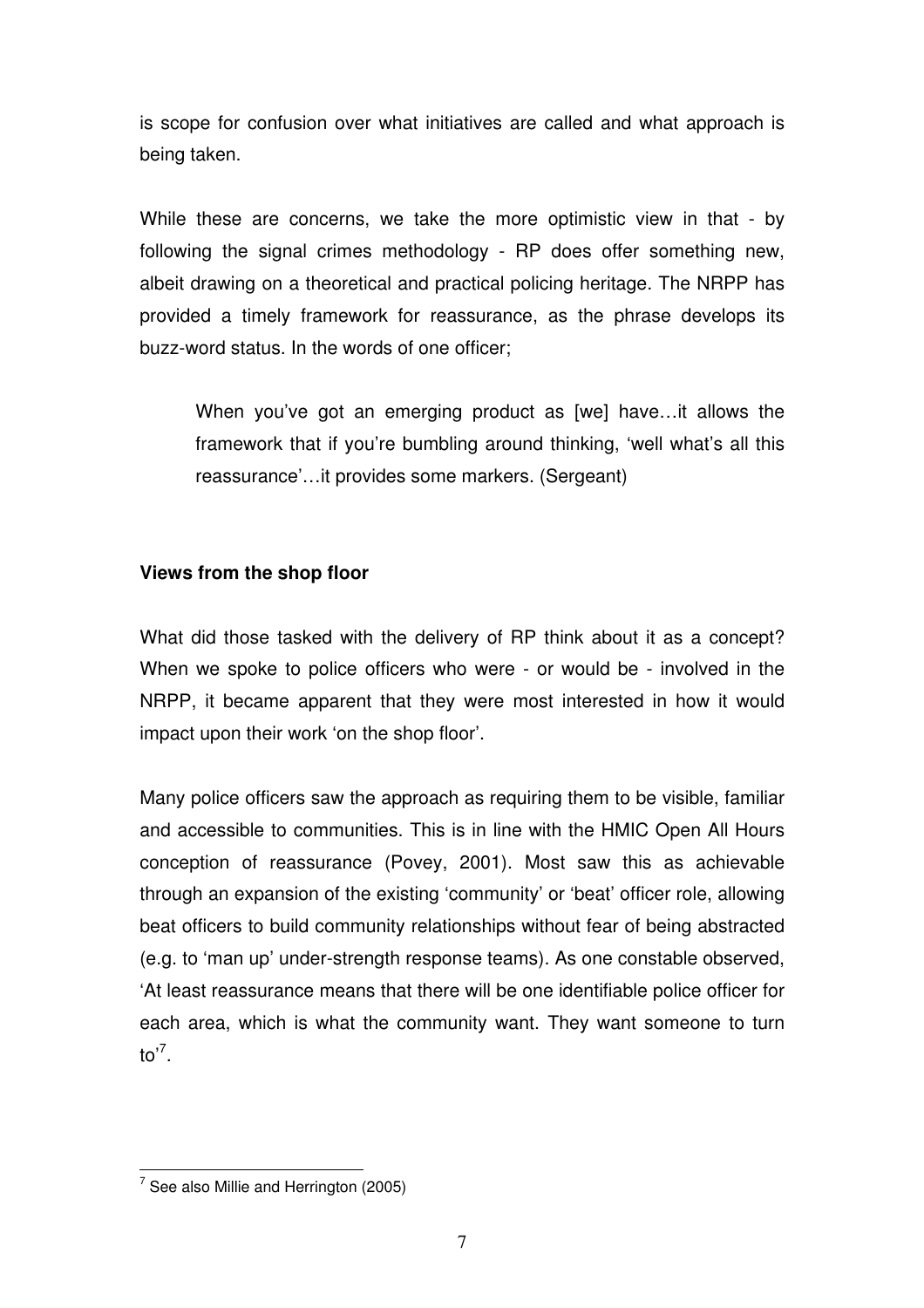'Walking the beat' was thought to be an important part of reassurance, although most recognised that this was not enough in itself, and that they also needed to make an effort to have meaningful contact with communities and publicise their presence. In this sense it was seen as more than just a matter of having more police officers on the beat, although, inevitably some were of this view.

RP was also seen to be the sharing of community problems, and working with partnership agencies to tackle these together. Many felt that RP provided the opportunity to formalise working relationships, and for others it gave the opportunity to kick start some of the more challenging interactions and add a bit of 'clout' to requests to, for example, clean up graffiti or improve street lighting.

As an extension of this, there was a belief among officers that the police, and their partners, needed to consult communities - in line with the underlying premise of the signal crimes perspective. This was often thought to be easier said than done, with some officers that we spoke to noting that failures by the police to listen in the past meant that 'barriers' had gone up in some communities, and that more than a list of promises would be needed to regain that trust.

The final component was thought to be the advertising of crime fighting successes, so that the local community could see what their real risk was and hopefully would not be so fearful. Again, this was easier said and done, and local press were often said to exaggerate and sensationalise local criminality. A balance needed to be struck, and the importance of having the media on side was a lesson learnt - and indeed acted upon - as the project was rolledout and media strategies became part of project management plans for many sites.

In addition to these procedural aspects of the RP approach, many officers described the overall ethos as making quality of life issues a policing concern, and encouraging them to pay attention to incivilities. One constable saw his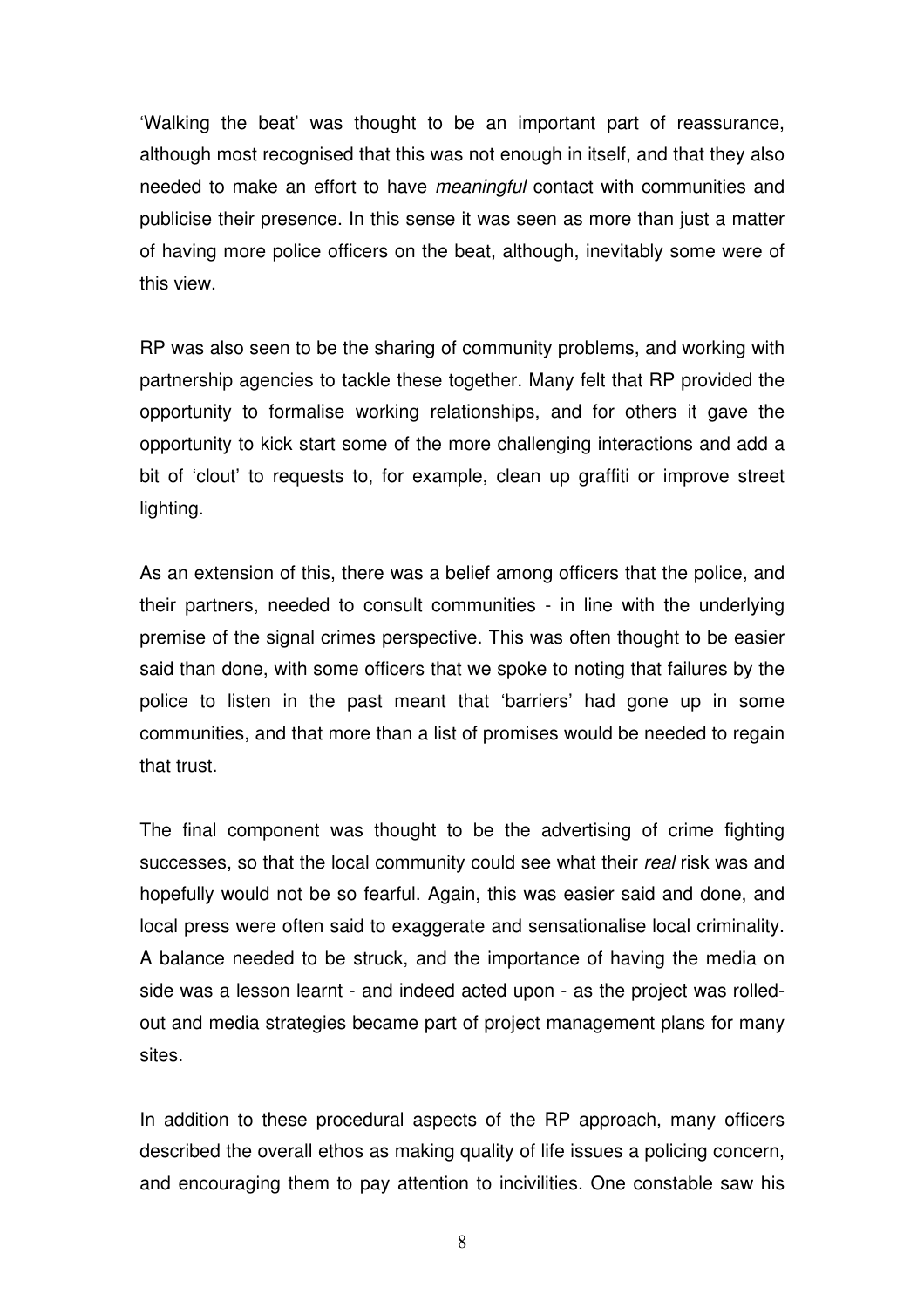role prior to the NRPP as follows: 'Whereas before, from a police perspective you might see rubbish on the footpath and graffiti, and you didn't consider it part of your remit – you are concerned with dealing with crime and responding to calls'. Similarly another constable interviewed saw reassurance policing as 'a move away from fire-brigade policing'. Officers also saw reassurance as a route to improve community confidence and cooperation with the police, and ultimately impacting upon levels of criminal behaviour.

### **Issues applying RP**

Despite the enthusiastic response we encountered from many we spoke to, a number of issues were raised about how reassurance fitted into day-to-day policing, and what problems there might be when trying to apply the concept.

First and foremost there were concerns that until this type of policing became a priority, activities that were counted through BVPIs would continue to take primacy - we were often told that 'what gets counted gets done':

Everything's been geared towards crime. That's the way we're driven, toward dealing with crime rather than social disorder and youth causing annoyance or juvenile nuisance, whatever you would like to call it. We seem to get driven really from government…and them saying 'what are you doing about robbery, what are you doing about this?' (Inspector)

A related concern voiced by officers was the ability to ring-fence the time of reassurance officers. The experience of the trial sites in particular highlighted that competing demands on divisional resources often led to officer abstractions, with those tasked to reassurance diverted to sure-up response teams, or for aid or duties in other areas of the force. There was a recognised need that time should be ring-fenced as much as practicably possible. Without this communities could not have the consistency they needed, and officers would have difficulty engaging with local people and gaining their trust. Where effective ring-fencing was in place, the benefits were noted. For example;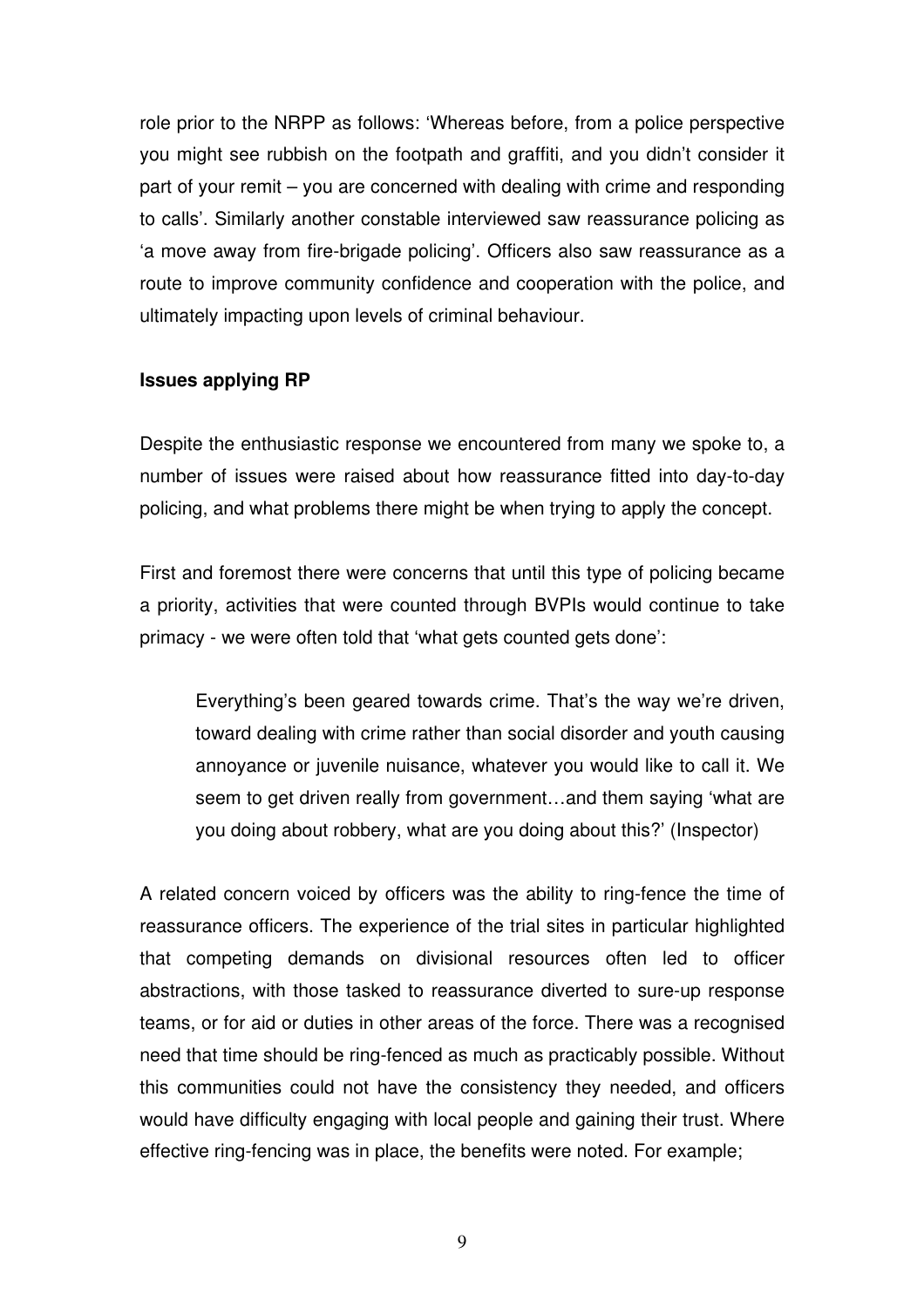Because [name of officer] is a [dedicated reassurance officer] she can't be abstracted. If she wasn't here the community would only have me for approximately eight hours every other week, and the council would have the hump because of all the abstractions. I thinks the residents of the ward are doing quite well out of it. We can develop better partnerships because [the dedicated reassurance officer] is available during normal office hours and can make meetings etc. I think that the volume of work the police do has made us unreliable – we've bitten off more than we can chew. (Constable)

The idea of ring-fencing was seen to extend to a commitment by officers in reassurance roles to stay in post long enough to allow things to at least get up and running; a concern often exacerbated by the frequency of staff turnover. That said, the developmental nature of the project meant that some compromises had to be made at the early stages due to resource pressures:

One of the primary concerns was to get good quality officers on board…and the problem of having officers with certain types of skills is that there is great demand on their time. …It doesn't sound like a lot, but to ring-fence eight officers for our borough, when you look at the overall staffing profile, is a big, big commitment. So what we do is ringfence them for anything but duties that actually require their [extra] skills. Unfortunately with the sort of skills [they have] that is quite often. (Chief Inspector)

Other projects in the NRPP were more successful in maintaining dedicated reassurance officers. Additionally, many of those interviewed thought that PCSOs were a valuable resource to RP, providing a further visible community contact. Nonetheless, this was only if they were properly trained, willing to take on a proactive community liaison role, and were dedicated to the area concerned.

### Selling the concept to response teams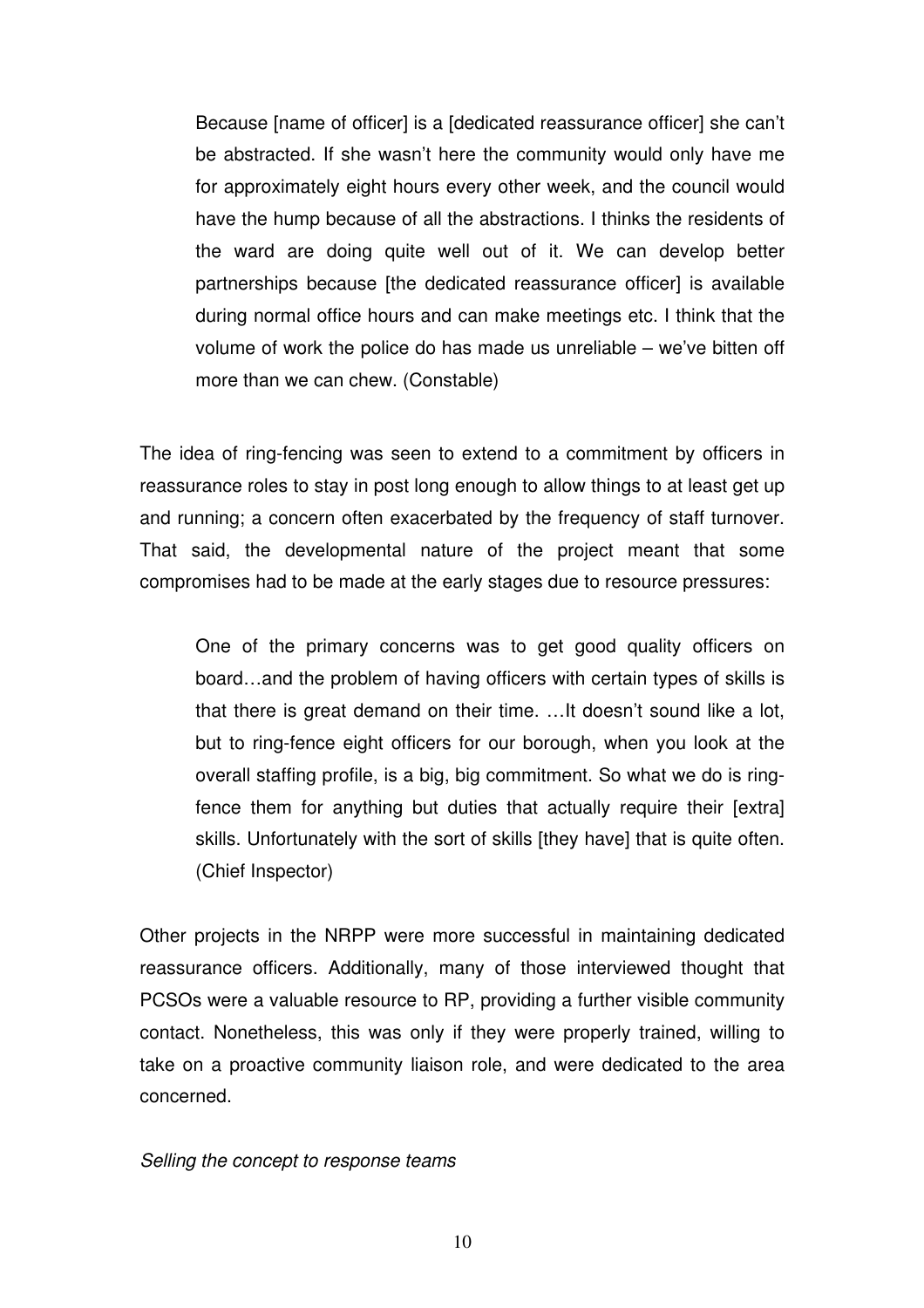There was recognition that the concept also needed to be sold to response teams, and that it should be an integral part of all policing, rather than just the concern of reassurance officers and/or PCSOs. However, many officers felt that the workload of response team officers, coupled with apathy towards community-focused policing by many, meant that reassurance was regarded as nothing to do with them:

On [response teams] you are tied to the radio and never get time to do things properly. You're judged on every measurable part of your day, from stops, to arrests, to response times – so you're very busy. Most [response officers] are more interested in completing their shift and going home in one piece. Reassurance is not very relevant to them. They're policing's quick fix to an immediate problem. The two are linked, but they are not necessarily relevant to each other. (Constable)

Many officers we spoke to were aware that a lot of good work could be undone by casual remarks - about the crime rate for example - made by response officers attending calls. As such, it was felt that reassurance needed to be a 'golden thread' running through all aspects of policing, rather than being a bolt on extra that was the concern of a small number of officers (see Millie and Herrington, 2005). As one officer said:

When [response officers] go and deliver their response function, if you haven't got officers delivering reassurance in that silo too, then potentially they can go and destroy many hours and many days of really good work – just by an inappropriate response. (Chief Inspector)

As part of the NRPP, 'reassurance' was later incorporated into the divisional Tasking and Coordination meetings – which direct local police resource allocation as part of the National Intelligence Model. This hopefully raised its profile among non-reassurance officers.

Having a clear identity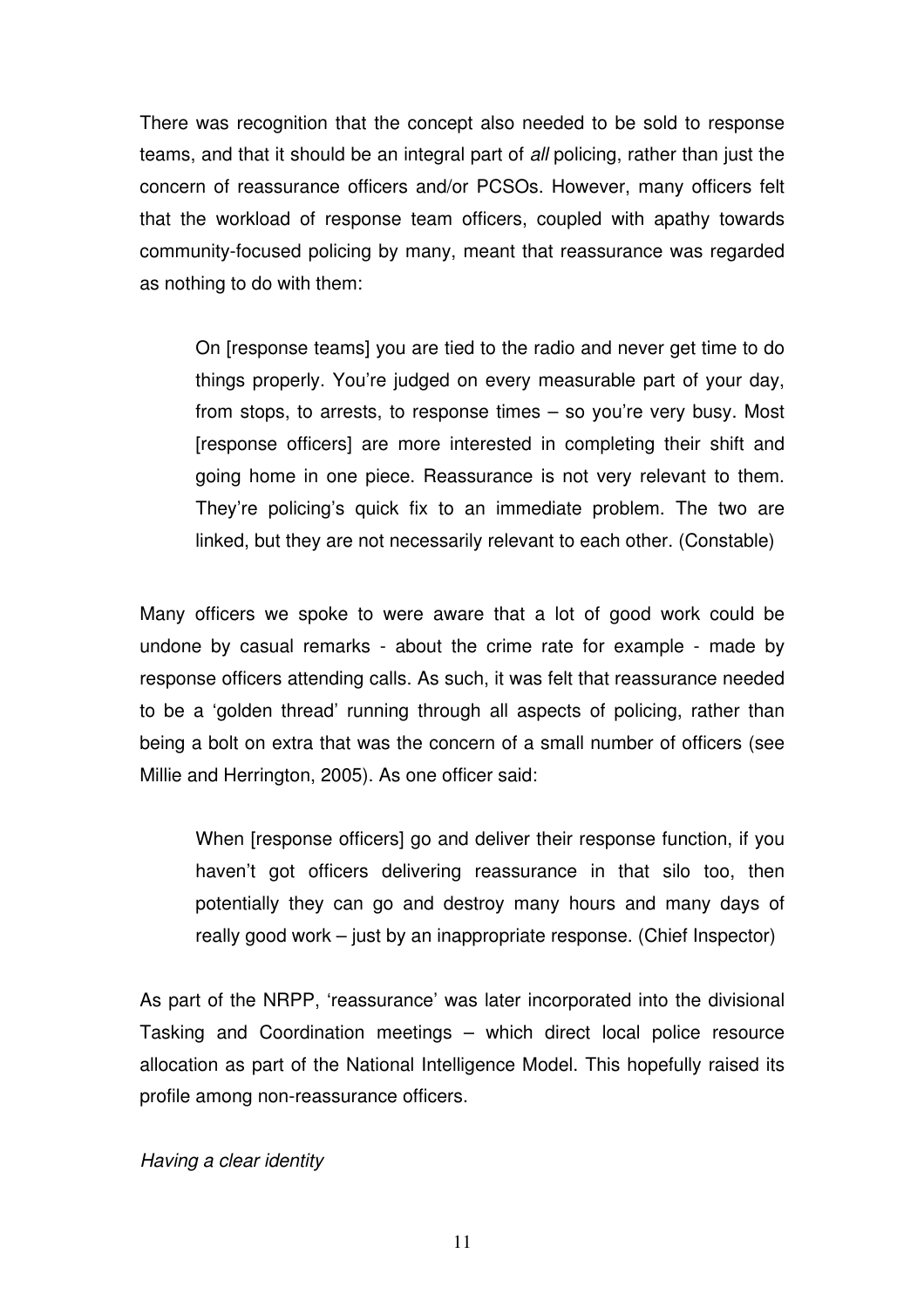In line with our earlier observations, some officers thought there needed to a clear and consistent identity for the project, which would allow police, partners and communities to understand - and be able to engage with – what is going on. In one of the sites a constable observed; 'One of the major problems right from the outset was, when the reassurance project was announced, it was also called [x] and [y]. That was three names in about a week, and it all got very confusing'. Without this distinction, RP and community policing were at risk of being confused – with the potential that even those delivering the programme would become unable to tell where traditional community policing stopped and RP began. For example,

I'm a beat manager...which is not technically part of reassurance [in] our area]. I have my beat and I look after it. Then you've got [dedicated reassurance officers]. They get the whole beat and they are able to get funding for certain things. The way I see it is that we all do the same job, we've just got different names, we do the same stuff. (Constable)

# **Discussion**

From our interviews and observations it became clear that RP was thought by those involved in the NRPP - to be capable of achieving a whole range of objectives, including:

- To reduce fear of crime
- To increase public confidence in the police
- To increase community efficacy
- To improve intelligence gathering
- To reduce crime
- To reduce anti-social behaviour
- To provide structure to community policing
- To improve the local environment both physical and social
- To provide legitimacy to local policing decisions
- To facilitate consensus policing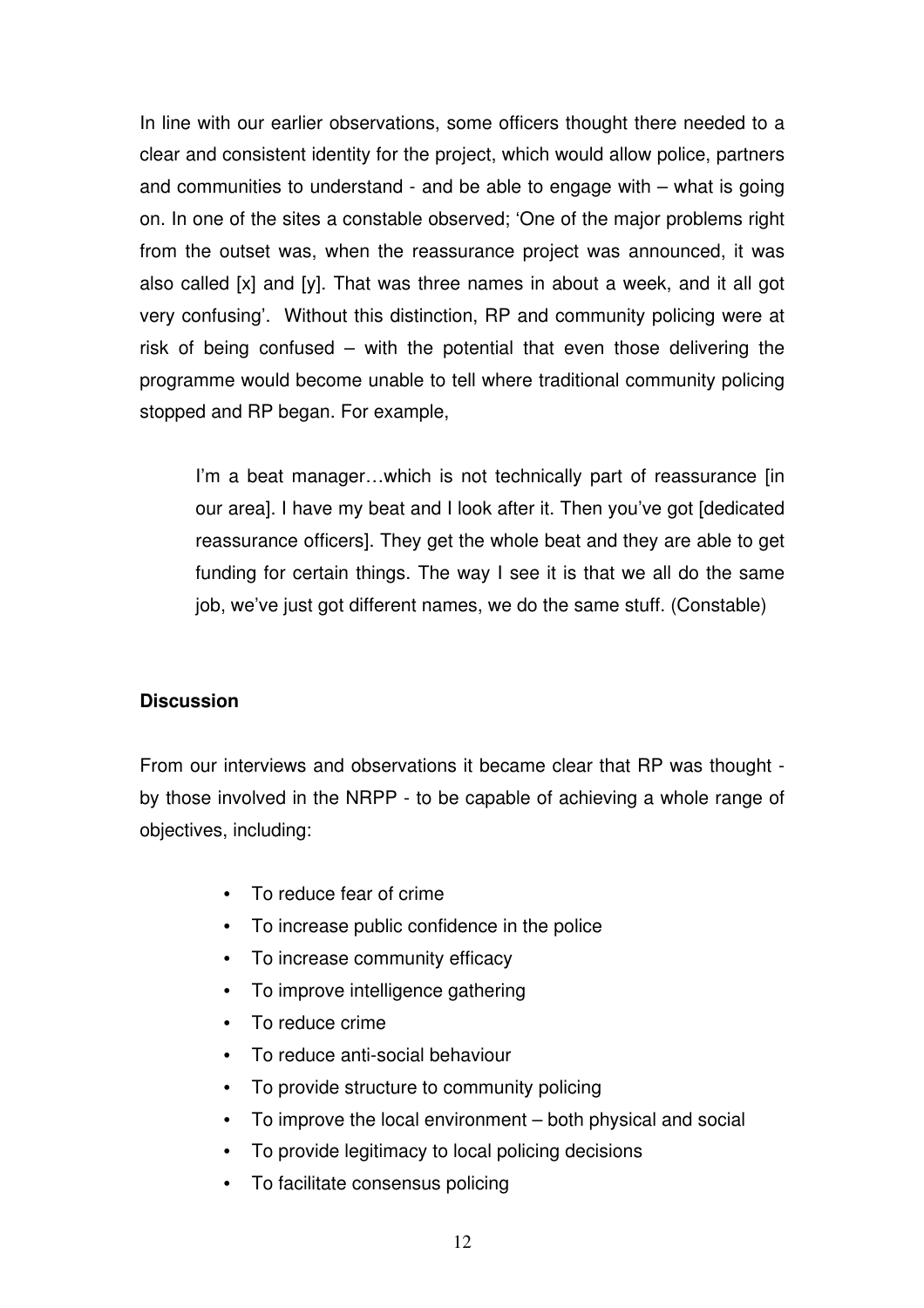As we have noted elsewhere (Millie and Herrington, 2005: 53) these are ambitious concepts. From this list we believe the approach provides a good opportunity to first improve confidence in the police and provide legitimacy to local policing decisions. Once these two principles are in place, then the other objectives become increasingly possible – and likely. Utilising a signal crimes perspective to identify and tackle the issues that are of local concern, the NRPP permitted the public to have a direct input in defining local policing priorities (Innes, 2004), which should then increase confidence in policing and policing decisions. However, in order to succeed the approach needs to stay true to the theoretical underpinnings that make it distinct from wider community policing. Without this, reassurance policing - as articulated through the NRPP - could quite easily be swept up with other community policing approaches. Recent emphasis on 'neighbourhood policing', as shown in the Police Reform White Paper (HMSO, 2004), perhaps makes this even more likely.

Reassurance policing is about tackling the specific issues that cause communities concern, but we often heard officers comment that they already knew what these problems were, and what the public would want done. Indeed they might be right, but if these assumptions become the basis upon which issues are tackled - rather than adhering to the signal crimes methodology - then reassurance is likely to become a low-level disorder or anti-social behaviour focused initiative. This may have value, but it is likely to have less of an impact on confidence and legitimacy.

For RP to be taken seriously by all policing, then problems of ring-fencing and the approach's apparent conflict with BVPI policing needs to be resolved. If RP is to prove its worth beyond the life of the NRPP, it is essential that the 'reassurance' and 'signal crimes' labels do not just become validation bolt-ons to community – or neighbourhood – policing in general, and those involved pay heed to the philosophy of the approach.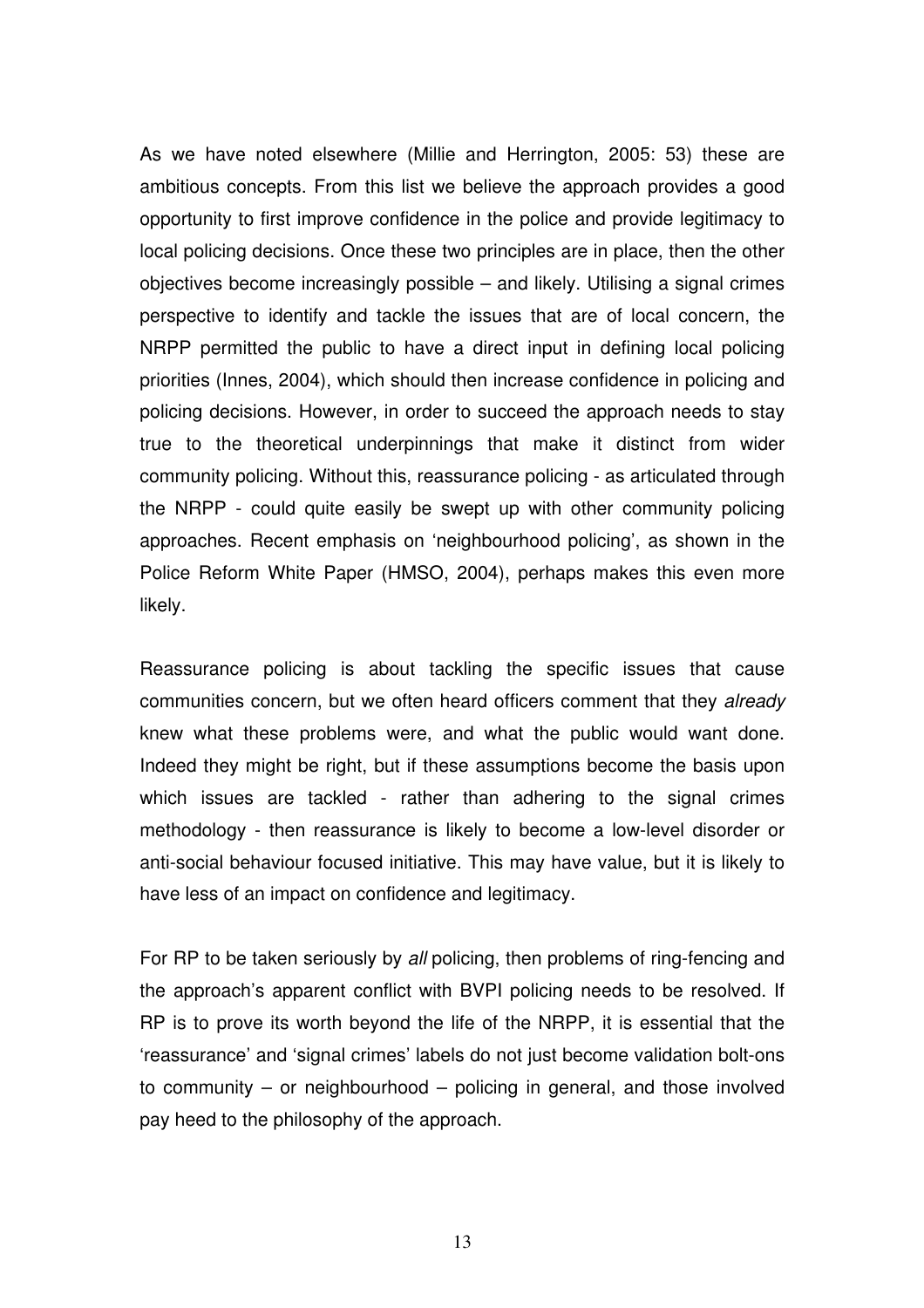### **References**

ACPO (2001a) Reassurance – Civility first. A Proposal for Police Reform, London: Association of Chief Police Officers of England, Wales and N. Ireland.

Allen, J. and Wood, M. (2003) Crime in England and Wales: Quarterly Update to June 2003, Home Office Statistical Bulletin 13/03. London: Home Office.

Audit Commission (1999) Safety in Numbers – Promoting Community Safety, Briefing, February 1999, London: Audit Commission.

Christopherson, O., Thorpe, K. and Upson, A. (2004) Crime in England and Wales: Quarterly Update to December 2003, Home Office Statistical Bulletin 06/04. London: Home Office.

Ditton, J., Farrall, S., Bannister, J. and Gilchrist, E. (2000) 'Crime Surveys and the Measurement Problem: Fear of Crime', in: V. Jupp, P. Davies and P. Francis (Eds.), Doing Criminological Research, London: Sage Publications.

Farrall, G. and Gadd, D. (2004) 'Research Note: The Frequency of the Fear of Crime', British Journal of Criminology, 44 127-132.

FitzGerald, M., Hough, M., Joseph, I. and Qureshi, T. (2002) Policing for London, Cullompton, Devon: Willan Publishing.

HMSO (2004) Building Communities, Beating Crime - A better police service for the 21st century, Cm6360, 4 November 2004, London: HMSO.

Hough, M. (2003) 'Modernisation and Public Opinion: Some Criminal Justice Paradoxes', Contemporary Politics, 9 143-155.

Innes, M. (2004) 'Reinventing Tradition? Reassurance, Neighbourhood Security and Policing', Criminal Justice 4(2) 151-171.

Innes, M. and Fielding, N. (2002) 'From Community to Communicative Policing: 'Signal Crimes' and the Problem of Public Reassurance', Sociological Research Online, 7(2), www.socresonline.org.uk

Irving, B. (2001) Fear of Crime: Theory, Measurement and Application - Proof of evidence to the Home Affairs Select Committee considering the White Paper: 'Policing a New Century: a Blueprint for Reform', London: Police Foundation.

Irving, B. and Bourne, D. (2003) 'Mentoring Report', in: Police Foundation (Eds.) The Reassurance Policing Pilot Project – An Interim Report on Independent Monitoring and Mentoring Activity (internal project document), London: The Police Foundation.